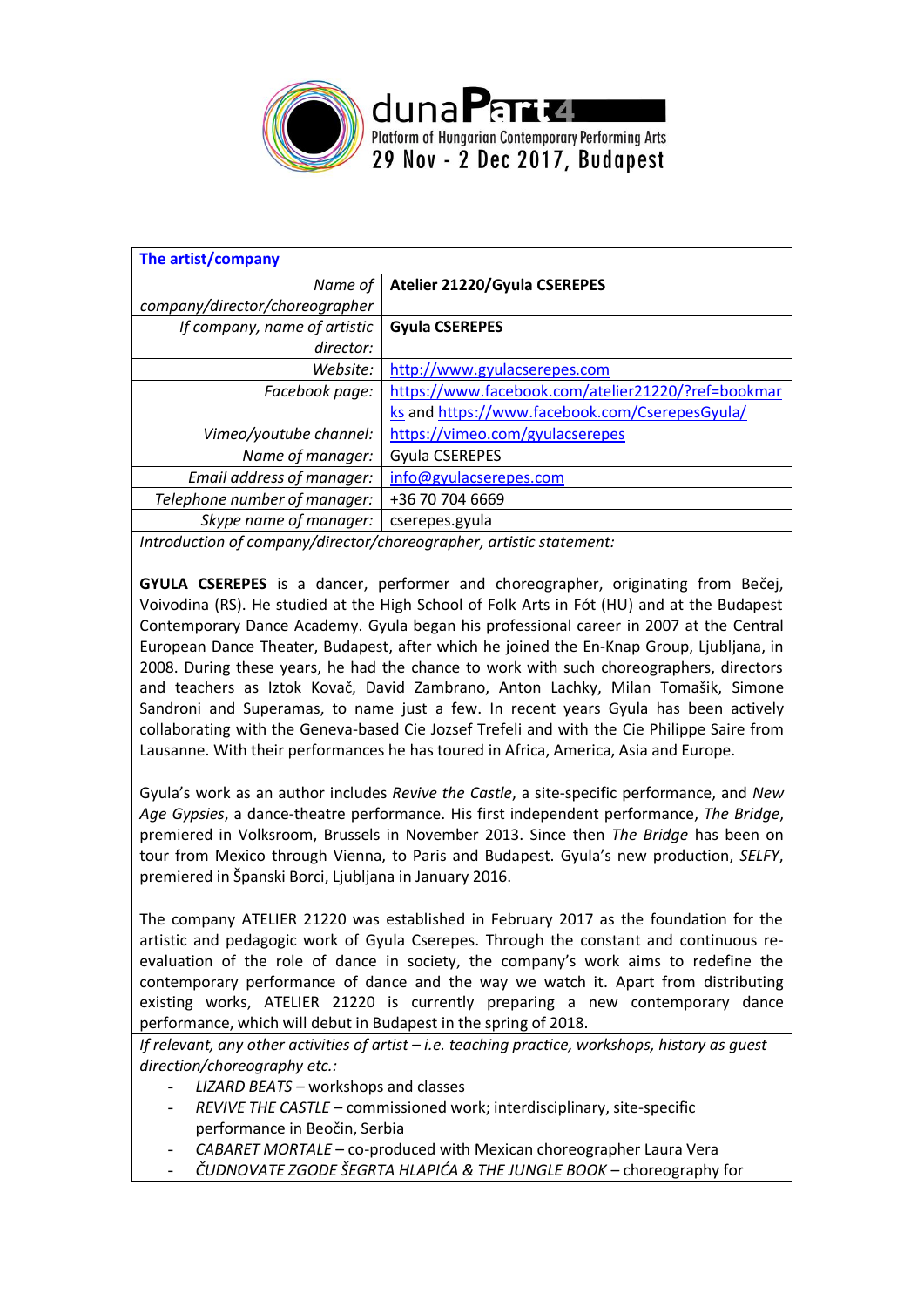

dunaPart Platform of Hungarian Contemporary Performing Arts 29 Nov - 2 Dec 2017, Budapest

puppet theatres in Split (HR) and Banja Luka (BiH), directed by Robert Waltl (SI)

| <b>Production in the dunaPart selection:</b> |                                                     |  |  |  |  |
|----------------------------------------------|-----------------------------------------------------|--|--|--|--|
| Title of production:                         | <b>SELFY</b>                                        |  |  |  |  |
| Year and place of premiere:                  | 2016., Španski Borci, Ljubljana (SI)                |  |  |  |  |
| Length:                                      | Cca. 45 min                                         |  |  |  |  |
| Cast, creative team:                         | Author & performer: Gyula Cserepes                  |  |  |  |  |
|                                              | Light design: Ints Plavnieks                        |  |  |  |  |
|                                              | Original music: László Mádi                         |  |  |  |  |
| Link to the trailer:                         | https://vimeo.com/170788597                         |  |  |  |  |
| Link to the full length recording-           | https://vimeo.com/153470599                         |  |  |  |  |
| with password if applicable:                 | password: premier2016                               |  |  |  |  |
| Coproducers:                                 | Zavod En-Knap, OFF Foundation                       |  |  |  |  |
| Supporters:                                  | Workshop Foundation, National Cultural Fund of      |  |  |  |  |
|                                              | Hungary, Stanica, Garage 29                         |  |  |  |  |
| Past international tours and                 | 14. & 15.01.2016. - Španski Borci, Ljubljana        |  |  |  |  |
| festival presentations                       | 11.11.2016. - Stanica, Žilina-Zarečie               |  |  |  |  |
| (venue/festival, city)                       |                                                     |  |  |  |  |
| Number of performers:                        | $\mathbf{1}$                                        |  |  |  |  |
| Total number of people on tour:              | 3                                                   |  |  |  |  |
| <b>Basic technical requirements</b>          |                                                     |  |  |  |  |
| Size of stage (width x depth x height)       | Min. 10x10x5 m                                      |  |  |  |  |
| Scale of venue (small/medium/large)          | Medium                                              |  |  |  |  |
| Length of setup and strike:                  | Setup 6 hours, strike 1 hour                        |  |  |  |  |
| Any particular technical requirement:        | - 40 Par Cans with according amount of cables       |  |  |  |  |
|                                              | - Video projector and screen in the foyer either    |  |  |  |  |
|                                              | with a Multi Media Player with an USB slot OR a     |  |  |  |  |
|                                              | cable and converter to connect the projector with a |  |  |  |  |
|                                              | MacBook Pro                                         |  |  |  |  |

*Synopsis/Description of performance*

"*When you look into my eyes, what you can see is the reflection of yourself*"

/Gyula Cserepes/

**SELFY** is an artistic space created for self-reflection. In this open-source performance, where spectator and performer share the same "stage" in close proximity, the experience wins over "narrative". Gyula is dancing on the thin line between trance and representation.

**SELFY** is a constant journey between in and out, between the internal universe and the external world – reality. While jumping continuously from one to the other, Gyula aims to become so thin, so transparent that his identity could almost evaporate, allowing the spectators to see their own reflections. The performer becomes an abstract mirror and having a look into it, one might ask oneself: who am I really? Is my identity what I thought it was?

**SELFY** is an interactive, participatory, contemporary dance performance. By bringing the audience on stage and improvising, jumping between them, Gyula questions the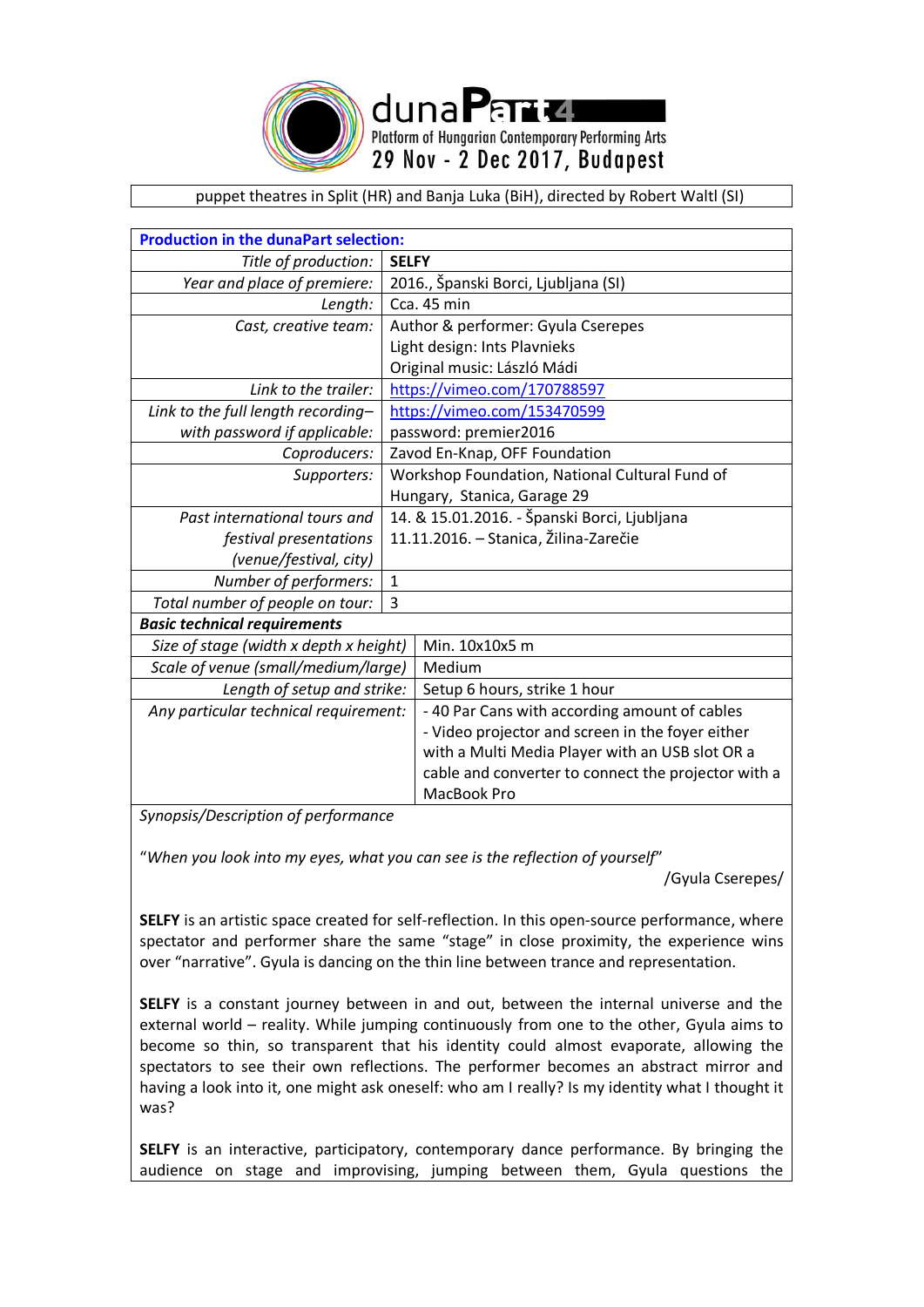

conventions of watching dance and those of dance performances themselves. In such close proximity, where spectators could be both metaphorically and literally touched by the performance, the question of freedom and our relation to it is being challenged. How do we react in such a situation? How do we handle the responsibility that comes with "total" freedom? Some choose to stay in the safe, well-known position of being a passive observer – while others allow themselves to be carried away on a journey into the unknown: to reveal the hidden potential that lies inside each and every one of us, liberating our own body and soul.

**SELFY** deliberately puts the audience and the performer, dance and theatre, in the middle of uncertainty, among question marks. It breaks down our habit of consuming the ready-made (art, food, etc.) and gives us a chance to build a fresh and personal identity. SELFY takes spectators on a personal journey from their traditionally passive position into a place where they have to be constantly active. A place where all the participants actively contribute to the outcome of the performance, through their reactions, choices and personalities. Without initially being aware of it, they create a new community and enter a world of symbols and metaphors, where every moment is aimed at each one of us, personally. When Gyula says "I am a human being", everyone can identify themselves with his words, but what happens when he continues by saying "I am a man", "I am skinny" and so on?

**SELFY** is yourself among themselves when we are ourselves – together. *Review extracts with links:*

*"Mindenesetre Cserepes Gyula "megenergiázza" hozzá a teret és mint valami rituális tárlatvezető vagy kortárs indián varázsló utaztatja a közönséget kívül és belül. Elszálltnak tűnik és improvizatív, de határozottan kontrollálja, uralja a helyzetet, megszakítás nélkül mozog, viszonyul, elgondolkodtat. Néha nem is tudjuk, mit keresünk ott, miért úgy viselkedünk, ahogy és egyáltalán. Szabadon cselekszünk-e, amikor egy ilyen színházi helyzetbe belemegyünk, akár a szemlélődő pozíciót választjuk ritmusra bólogatva, akár a zúzást."*

*Artner Szilvia, Szinhaz.net -* [http://szinhaz.net/2016/11/02/artner-szilvia-ez-a-harc-lesz-a](http://szinhaz.net/2016/11/02/artner-szilvia-ez-a-harc-lesz-a-vegszo/)[vegszo/](http://szinhaz.net/2016/11/02/artner-szilvia-ez-a-harc-lesz-a-vegszo/)

*"(…) természetesen nem célja az előadásnak, hogy úgy hullámozzon a tömeg, mint egy valóságos techno partyn, ha ő odasüvít valaki mellé, nehéz megállni, hogy a test ne reagáljon önkéntelenül is a másik test "felhívására".*

**Králl Csaba, Revizoronline.com** - [http://www.revizoronline.com/hu/cikk/6500/nextfeszt-](http://www.revizoronline.com/hu/cikk/6500/nextfeszt-2017-trafo/)[2017-trafo/](http://www.revizoronline.com/hu/cikk/6500/nextfeszt-2017-trafo/)

*"…De az is könnyen meglehet, hogy ez itt az elevenen létező valóság, és a "mindenre rá láthatok", "rá tudok látni" csupán egy nézőtérnyi illúzió. Cserepes Gyula ezzel játszik…"* **Csatádi Gábor, Potszekfgolalo.hu** - [http://www.potszekfoglalo.hu/2017/01/25/lanc-lanc](http://www.potszekfoglalo.hu/2017/01/25/lanc-lanc-eszterlanc/)[eszterlanc/](http://www.potszekfoglalo.hu/2017/01/25/lanc-lanc-eszterlanc/)

| Other productions currently on tour No 1:                |                                                           |  |  |  |
|----------------------------------------------------------|-----------------------------------------------------------|--|--|--|
| Title of production: The Bridge                          |                                                           |  |  |  |
| Year and place of premiere:   2013., Volksroom, Brussels |                                                           |  |  |  |
|                                                          | Length: $\vert$ Cca. 25 min                               |  |  |  |
|                                                          | Cast, creative team:   Author & performer: Gyula Cserepes |  |  |  |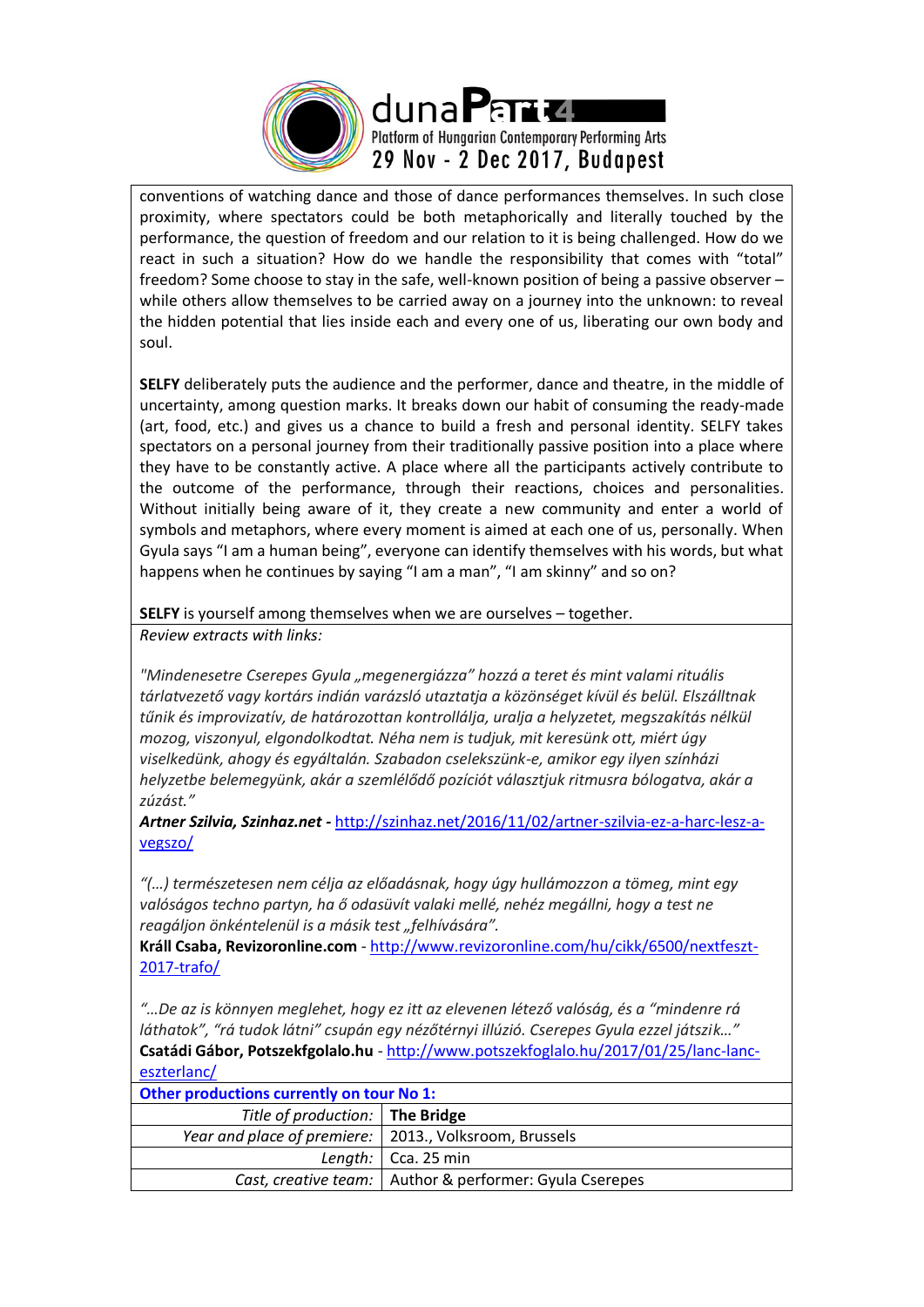

duna Parta Platform of Hungarian Contemporary Performing Arts 29 Nov - 2 Dec 2017, Budapest

| Link to the trailer:                   |                                          | https://vimeo.com/116240740                             |  |
|----------------------------------------|------------------------------------------|---------------------------------------------------------|--|
| Link to the full length recording-     |                                          | https://vimeo.com/136488188                             |  |
| with password if applicable:           |                                          | password: bridge2013                                    |  |
| Coproducers:                           |                                          |                                                         |  |
| Supporters:                            | Workshop Foundation, OFF Foundation      |                                                         |  |
| Past international tours and           | 2013.                                    |                                                         |  |
| festival presentations                 | - Raw Matters // Schikanederkino, Vienna |                                                         |  |
| (venue/festival, city)                 | 2014.                                    |                                                         |  |
|                                        |                                          | - International Dance Week Budapest // SÍN Arts Centre, |  |
|                                        | <b>Budapest</b>                          |                                                         |  |
|                                        |                                          | - Teatro Juarez, Oaxaca                                 |  |
|                                        | 2015.                                    |                                                         |  |
|                                        |                                          | - Unlike very Performing Conditions Festival // Sign6,  |  |
|                                        | <b>Brussels</b>                          |                                                         |  |
|                                        |                                          | - Corpus XV Festival // Manufacture 111, Paris          |  |
|                                        |                                          | - Perfocillin // Sing6, Brussels                        |  |
|                                        | 2016.                                    |                                                         |  |
|                                        |                                          | - BOOM! Festival // Idanha-a-Nova                       |  |
|                                        |                                          | - Christmas Contemporary Dance Picnic // Trafó House    |  |
|                                        |                                          | of Contemporary Arts, Budapest                          |  |
| Number of performers:                  | 1                                        |                                                         |  |
| Total number of people on tour:        | $\mathbf{1}$                             |                                                         |  |
| <b>Basic technical requirements</b>    |                                          |                                                         |  |
| Size of stage (width x depth x height) |                                          | Min. 6x6 m in- or outdoor venue with a flat, non-       |  |
|                                        |                                          | slippery floor, preferably wooden                       |  |
| Scale of venue (small/medium/large)    |                                          | Small/medium                                            |  |
| Length of setup and strike:            |                                          | Set up is 60 min, strike is 5 min                       |  |
| Any particular technical requirement:  |                                          |                                                         |  |
| Synonsis/Description of nerformance:   |                                          |                                                         |  |

*Synopsis/Description of performance:*

The key to evolution in human history was the ability to co-operate and act as a group. In this world today, where the contemporary individual may spend almost as much time in the solitude of virtual worlds as in real, physical interaction, new challenges arise. What will happen to our society if we isolate ourselves between the walls of our individualism?

The author, Gyula Cserepes, believes that it is fundamentally important to remind ourselves how every single one of us is part of a community. By creating a safe, cosy environment, using the universal language of rhythm – to which every living being can relate – **THE BRIDGE** aims to tear down the barrier between the performer and the spectator. And through the unique, physical experience of the power of dancing together in the same beat, it offers a slight shift of consciousness – to perceive how individuals are part of a community at the same time.

**THE BRIDGE** is a contemporary dance ritual. Using the power of rhythm and movement, it pulls the audience gradually towards the here and now. By doing this it creates a link between the past and the future, and between the different individuals who take part in this interdisciplinary performance. Over time, as the participants are taken – unconsciously –